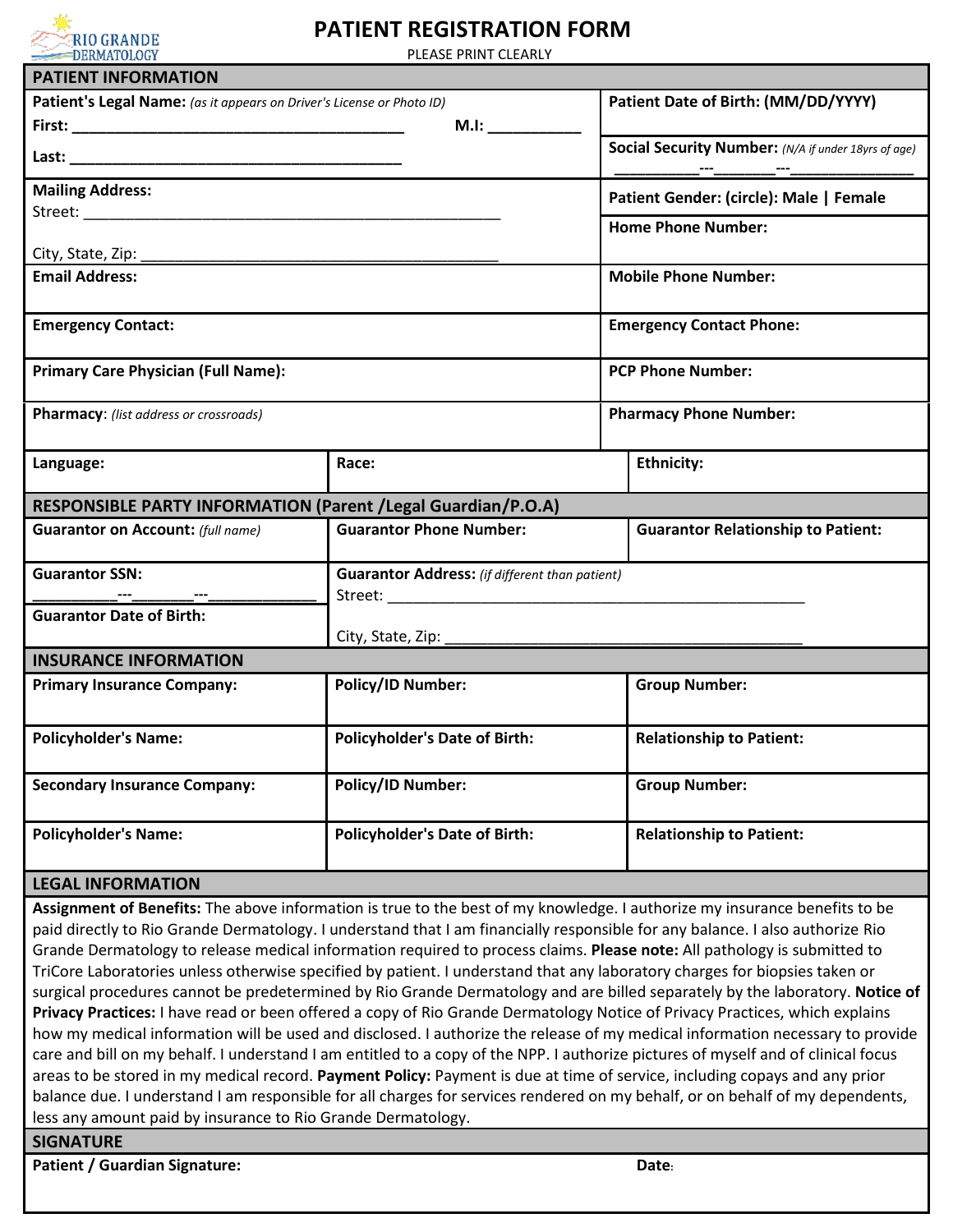| RIO GRANDE<br>=DERMATOLOGY                                                                                                                                                                       |                                                                                                                                       | <b>Medical History and Intake Form</b> |                                                                                                     |                                                                                                                                                    |  |  |
|--------------------------------------------------------------------------------------------------------------------------------------------------------------------------------------------------|---------------------------------------------------------------------------------------------------------------------------------------|----------------------------------------|-----------------------------------------------------------------------------------------------------|----------------------------------------------------------------------------------------------------------------------------------------------------|--|--|
| <b>Patient Name:</b>                                                                                                                                                                             | <u> 1990 - Johann John Harry, mars and de British and de British and de British and de British and de British an</u>                  |                                        |                                                                                                     |                                                                                                                                                    |  |  |
| <b>PAST MEDICAL HISTORY:</b> (check all that apply)                                                                                                                                              |                                                                                                                                       |                                        |                                                                                                     |                                                                                                                                                    |  |  |
| Allergies (Seasonal)<br>$\bigcirc$ Arthritis<br>$\bigcirc$ Asthma<br>Auto Immune Disorder<br>◯ Coronary Heart Disease<br>$\bigcirc$ Diabetes                                                     | $\bigcirc$ Hepatitis<br>$\bigcirc$ Hypercholesterolemia<br>$\bigcirc$ Hypertension<br>$\bigcirc$ HIV/AIDS<br>$\bigcirc$ Liver Disease | <b>Lupus/ Rheumatoid Arthritis</b>     | <b>Organ Transplant</b><br><b>Radiation Treatment</b><br><b>Thyroid Disease</b><br>$\left( \right)$ |                                                                                                                                                    |  |  |
| Do you have a history of any Skin Disorders? (Examples: acne, eczema, precancerous lesions/moles) Yes _________ No ________ If yes, which one(s):                                                |                                                                                                                                       |                                        |                                                                                                     |                                                                                                                                                    |  |  |
|                                                                                                                                                                                                  |                                                                                                                                       |                                        |                                                                                                     | Do you have a history of Skin Cancer? (Examples: basal cell, squamous cell, melanoma) Yes______ No______ If yes, which one(s), location, and year: |  |  |
| Do you have a Family History of Melanoma? (First degree relative(s) only) Yes _________ No_________ If yes, whom?                                                                                |                                                                                                                                       |                                        |                                                                                                     |                                                                                                                                                    |  |  |
| <b>MEDICATIONS:</b> (write down all prescription medications, provide list, or if none mark N/A)                                                                                                 |                                                                                                                                       |                                        |                                                                                                     |                                                                                                                                                    |  |  |
| <b>ALLERGIES:</b> (Please enter all allergies to medications, if none mark N/A)                                                                                                                  |                                                                                                                                       |                                        |                                                                                                     |                                                                                                                                                    |  |  |
|                                                                                                                                                                                                  |                                                                                                                                       |                                        |                                                                                                     |                                                                                                                                                    |  |  |
| <b>REVIEW OF SYSTEMS:</b> (check all that apply)<br>$\bigcirc$ Problems with Bleeding                                                                                                            | $\bigcirc$ Problems with Scarring/Keloids                                                                                             |                                        | $\bigcirc$ Problems with Healing                                                                    |                                                                                                                                                    |  |  |
| <b>ALERTS:</b> (check all that apply)<br>◯ Artificial Heart Valve<br><b>Blood Thinners</b>                                                                                                       | $\bigcirc$ Defibrillator<br>$\bigcirc$ Pacemaker                                                                                      | $\bigcirc$ Breastfeeding               |                                                                                                     | $\bigcirc$ Pregnant or trying to become pregnant $\bigcirc$ Allergy to Lidocaine<br>$\bigcirc$ Allergy to Iodine                                   |  |  |
| *IF YOU ARE 65YRS OF AGE OR OLDER - please answer the following: *                                                                                                                               |                                                                                                                                       |                                        |                                                                                                     |                                                                                                                                                    |  |  |
| Have you received a pneumonia vaccination? Yes ____________ No__________                                                                                                                         |                                                                                                                                       |                                        |                                                                                                     |                                                                                                                                                    |  |  |
|                                                                                                                                                                                                  |                                                                                                                                       |                                        |                                                                                                     |                                                                                                                                                    |  |  |
|                                                                                                                                                                                                  |                                                                                                                                       |                                        |                                                                                                     |                                                                                                                                                    |  |  |
|                                                                                                                                                                                                  |                                                                                                                                       |                                        |                                                                                                     |                                                                                                                                                    |  |  |
| If yes, which statement best reflects your wishes on advanced care recommendations?<br>$\circ$ Do Not Intubate: I do not wish to have a breathing tube, even if it is necessary to save my life. |                                                                                                                                       |                                        |                                                                                                     |                                                                                                                                                    |  |  |
| heart, even if it's necessary to save my life.                                                                                                                                                   | $\sim$ $\sim$ $\sim$ $\sim$                                                                                                           |                                        |                                                                                                     | ○ Do Not Resuscitate: If my heart were to stop, I do not wish to have chest compressions or an automated external defibrillator to restart my      |  |  |

 $\bigcirc$  Full Cardiopulmonary Resuscitation: I want full cardiopulmonary resuscitation efforts to be made.